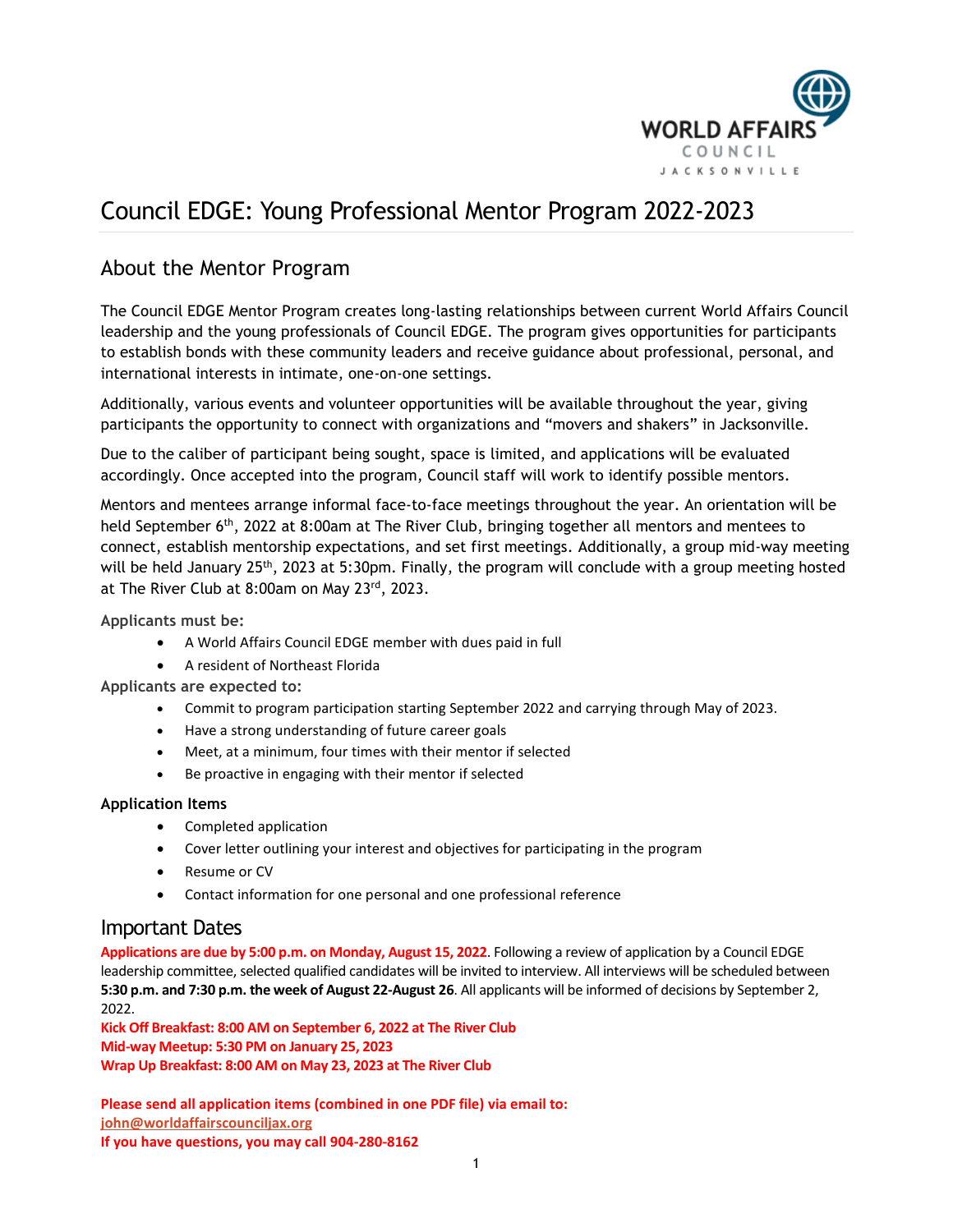# Mentor Program Application 2022-2023

| PERSONAL INFORMATION                                                                                       |                            |                          |                                                                                                                                                                                                                                     |            |
|------------------------------------------------------------------------------------------------------------|----------------------------|--------------------------|-------------------------------------------------------------------------------------------------------------------------------------------------------------------------------------------------------------------------------------|------------|
| Name                                                                                                       |                            |                          |                                                                                                                                                                                                                                     |            |
| Last                                                                                                       | First                      | Middle                   | Suffix                                                                                                                                                                                                                              |            |
| Address                                                                                                    | <b>Number and Street</b>   |                          |                                                                                                                                                                                                                                     |            |
|                                                                                                            |                            |                          |                                                                                                                                                                                                                                     |            |
| City or Town                                                                                               |                            | State                    | Zip Code                                                                                                                                                                                                                            |            |
| Home/Cell Phone                                                                                            |                            | <b>Work Phone</b>        |                                                                                                                                                                                                                                     |            |
|                                                                                                            | Area Code<br><b>Number</b> |                          | Area Code<br><b>Number</b>                                                                                                                                                                                                          |            |
| If availability permits, you would prefer a mentor: $\Box$ In your profession<br>□ Outside your profession |                            |                          |                                                                                                                                                                                                                                     |            |
| <b>EDUCATION SUMMARY</b>                                                                                   |                            |                          |                                                                                                                                                                                                                                     |            |
| degree seeking). If all information is listed on resume, indicate see resume.                              |                            |                          | List all colleges/universities at which you have taken courses for credit. List dates of attendance or graduation<br>date, type of degree earned (list non-seeking if no degree was earned) and GPA if applicable (list N/A if non- |            |
| Name of College/University                                                                                 | Location (City, State)     | Dates attended/graduated | Type of degree                                                                                                                                                                                                                      | <b>GPA</b> |
|                                                                                                            |                            |                          |                                                                                                                                                                                                                                     |            |
|                                                                                                            |                            |                          |                                                                                                                                                                                                                                     |            |
|                                                                                                            |                            |                          |                                                                                                                                                                                                                                     |            |
|                                                                                                            |                            |                          |                                                                                                                                                                                                                                     |            |
| $\Box$ Currently attending school $\Box$ Not currently attending school                                    |                            |                          |                                                                                                                                                                                                                                     |            |
| List any scholastic distinctions or honors you were awarded during college/university attendance.          |                            |                          |                                                                                                                                                                                                                                     |            |
|                                                                                                            |                            |                          |                                                                                                                                                                                                                                     |            |
|                                                                                                            |                            |                          |                                                                                                                                                                                                                                     |            |
|                                                                                                            |                            |                          |                                                                                                                                                                                                                                     |            |
|                                                                                                            |                            |                          |                                                                                                                                                                                                                                     |            |
|                                                                                                            |                            |                          |                                                                                                                                                                                                                                     |            |
|                                                                                                            |                            |                          |                                                                                                                                                                                                                                     |            |
| <b>COMMUNITY ENGAGEMENT</b>                                                                                |                            |                          |                                                                                                                                                                                                                                     |            |
| Please list any community involvement you would like us to know about in this section.                     |                            |                          |                                                                                                                                                                                                                                     |            |
|                                                                                                            |                            |                          |                                                                                                                                                                                                                                     |            |
|                                                                                                            |                            |                          |                                                                                                                                                                                                                                     |            |
|                                                                                                            |                            |                          |                                                                                                                                                                                                                                     |            |
|                                                                                                            |                            |                          |                                                                                                                                                                                                                                     |            |
|                                                                                                            |                            |                          |                                                                                                                                                                                                                                     |            |
|                                                                                                            |                            |                          |                                                                                                                                                                                                                                     |            |